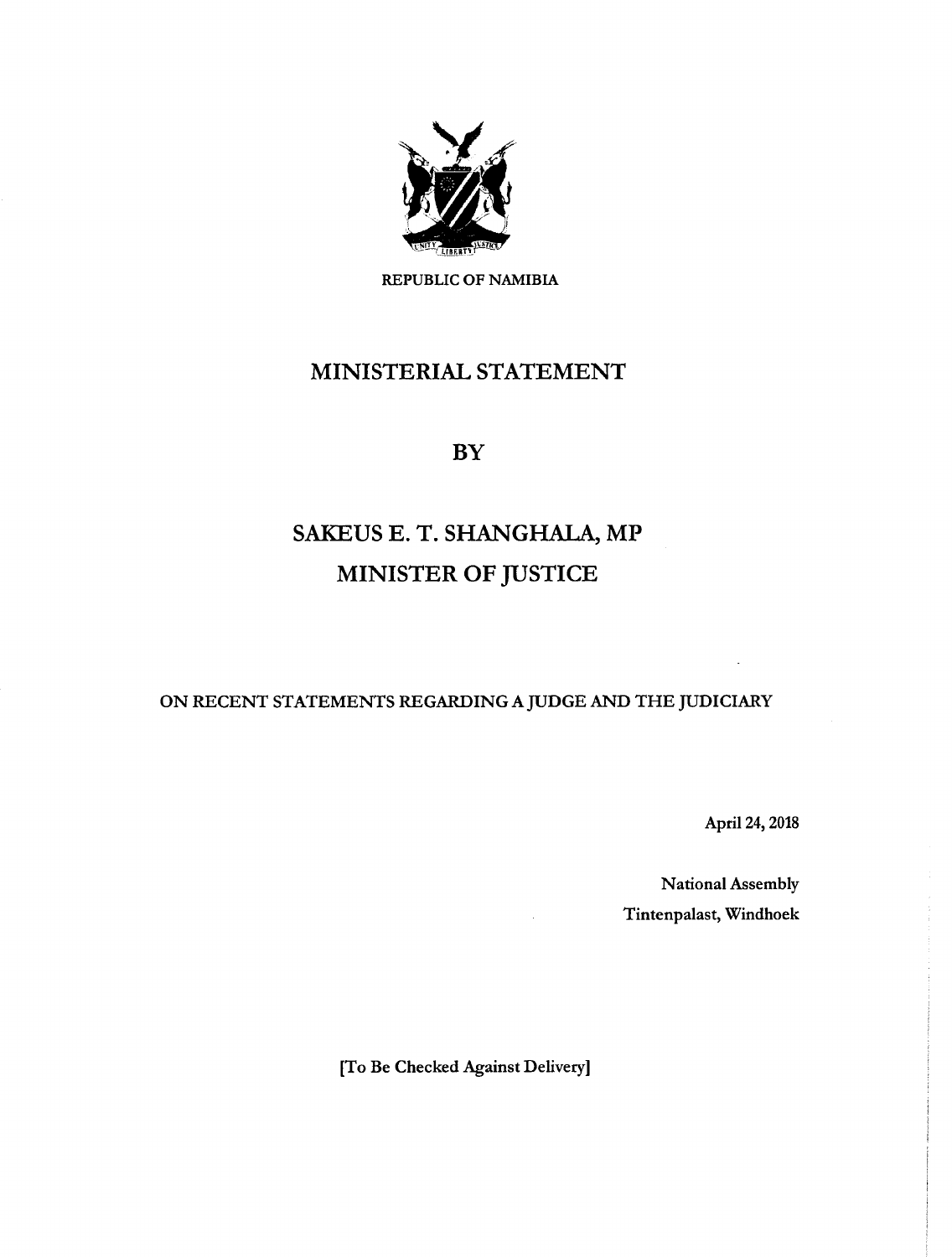#### **Mister Speaker,**

## **Honourable Members,**

- 1. It usually is a pleasure to ask for the floor in this August House. This time, it is not a pleasure. In fact, it pains me to have to be the one to put on record what I am about to speak into records of our deliberations.
- 2. Nonetheless, I expect that at the end of this statement, this House should speak with one voice, unequivocally, in terms of Article 63(2)(c) of the Namibian Constitution.

### **Mister Speaker,**

- 3. The function of adjudicating in a Court of law involves a litigant coming to Court, taking another to Court, and in the end, only one of them ends up a winner in the adversarial nature of litigation before the Courts. It is therefore an unenviable task to adjudicate, as by design, guaranteed, somebody will always be unhappy. Yet it is a function which the Namibian Constitution bestows upon judges.
- 4. Judges exercise their functions to the best of their ability, and in keeping with the oath they take upon appointment, to administer justice to all persons without fear or favour. They do not have malice or improper motive when they perform their tasks. It is most inappropriate therefore that anyone should attribute improper motives to what they do. It is important that the nation hears me loud and clear.
- 5. It is against convention for judges to defend themselves. Judges are supposed to speak through their judgments only.
- 6. There is no concern that people may proclaim or manifest disagreement with certain judgments of the courts. Indeed, judges are not beyond criticism, when such criticism is founded. My concern is rather about personal attacks on members of the Judiciary which are clearly intended to lower the Judiciary's esteem in the eyes of the public. Scurrilous statements were recently made attacking the person of the Honourable Mr. Justice Maphios Cheda of the High Court's Northern Local Division.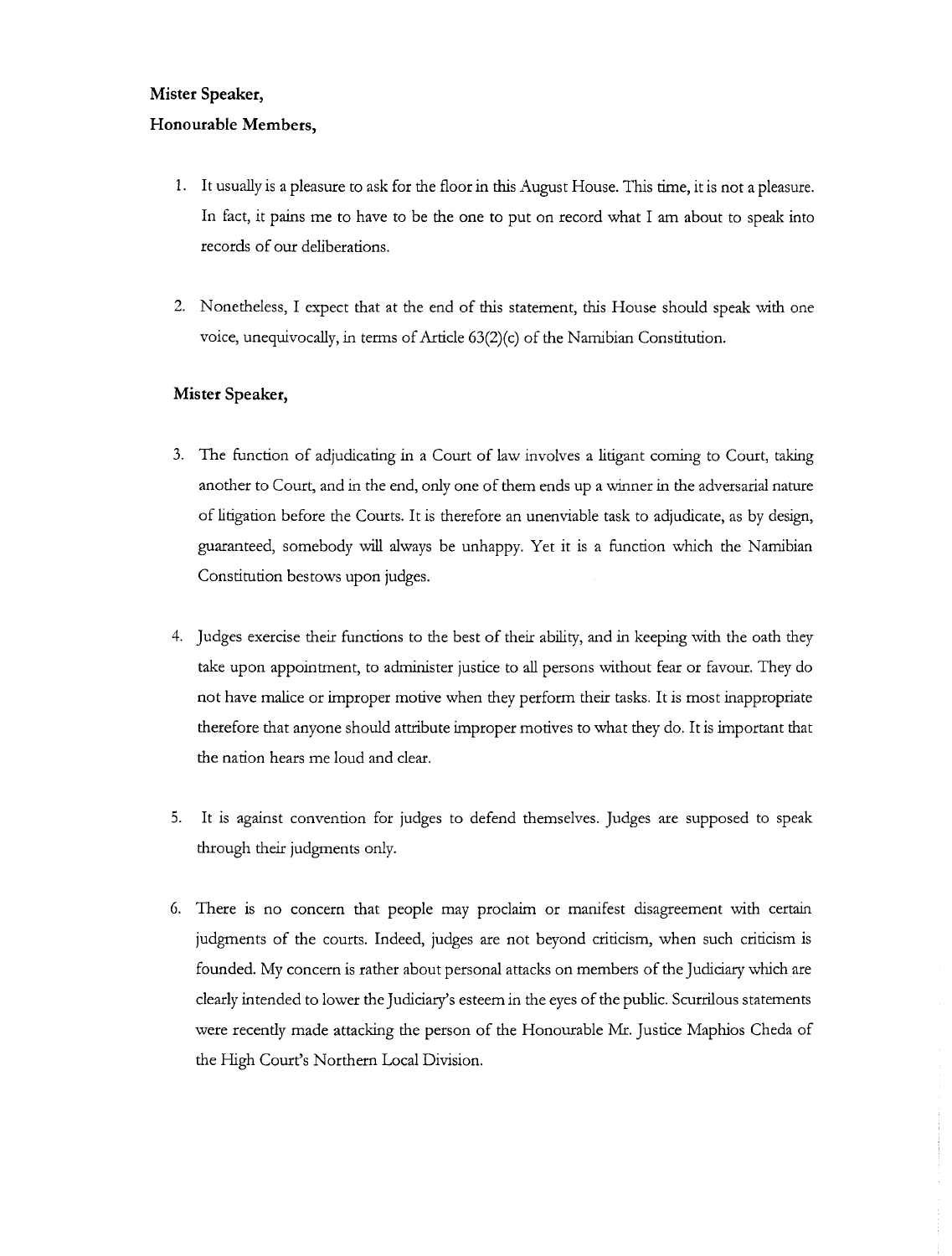- 7. Had those statements been made in court, the Judiciary could have dealt with them in an appropriate manner. However, all of them have been made in the public domain outside the court, on social media platforms. Given its constitutional position referred to earlier, the Judiciary is unable to respond thereto. It has neither the means nor the power to investigate whether these statements do not constitute a crime and, if so, to institute prosecution and bring the perpetrators to justice.
- 8. Moreover, it is inappropriate for the Judiciary to participate in public debate and to challenge the veracity of these statements in the public domain. This responsibility is left to the other organs of the State and their agencies in the fulfilment of their constitutional obligation to:

"accord such assistance as the courts may require to protect their independence, dignity and effectiveness..."

Article 78(3) of the Namibian Constitution

- 9. In view of the increased frequency and escalation of the attacks, the public's perception may well be that there is substance in them, and failure to respond thereto or to act thereon is likely to be regarded as confirmation of those perceptions. Again, I would like the nation to hear me loud and clear - If any member of the Judiciary has misconducted him or herself, any person feeling aggrieved is entided to bring a substantiated complaint to that effect to the Judicial Service Commission for investigation. That is the forum created by the Namibian Constitution where complaints against members of the Judiciary must be addressed. Not Facebook, not Twitter, not WhatsApp or any other platform.
- 10. Public confidence in the integrity, independence, dignity and effectiveness of the courts is the basis on which respect for the Judiciary is premised. It is a necessary ingredient without which Namibia as a constitutional democracy cannot effectively function. Hence, I make this statement, to seek to inform particularly my young compatriots, those that have been persuaded to join an unfortunate demonstration to the High Court at Oshakati, that you are unfortunately going up a dangerous and perilous road.
- 11. I do not take issue with your right and freedom to association and expression not at all, and as long as your so doing is civil. No threats of violence, no need for tear gas. Convince your organizers to file a complaint with the Judicial Service Commission if they have grounds for a complaint.